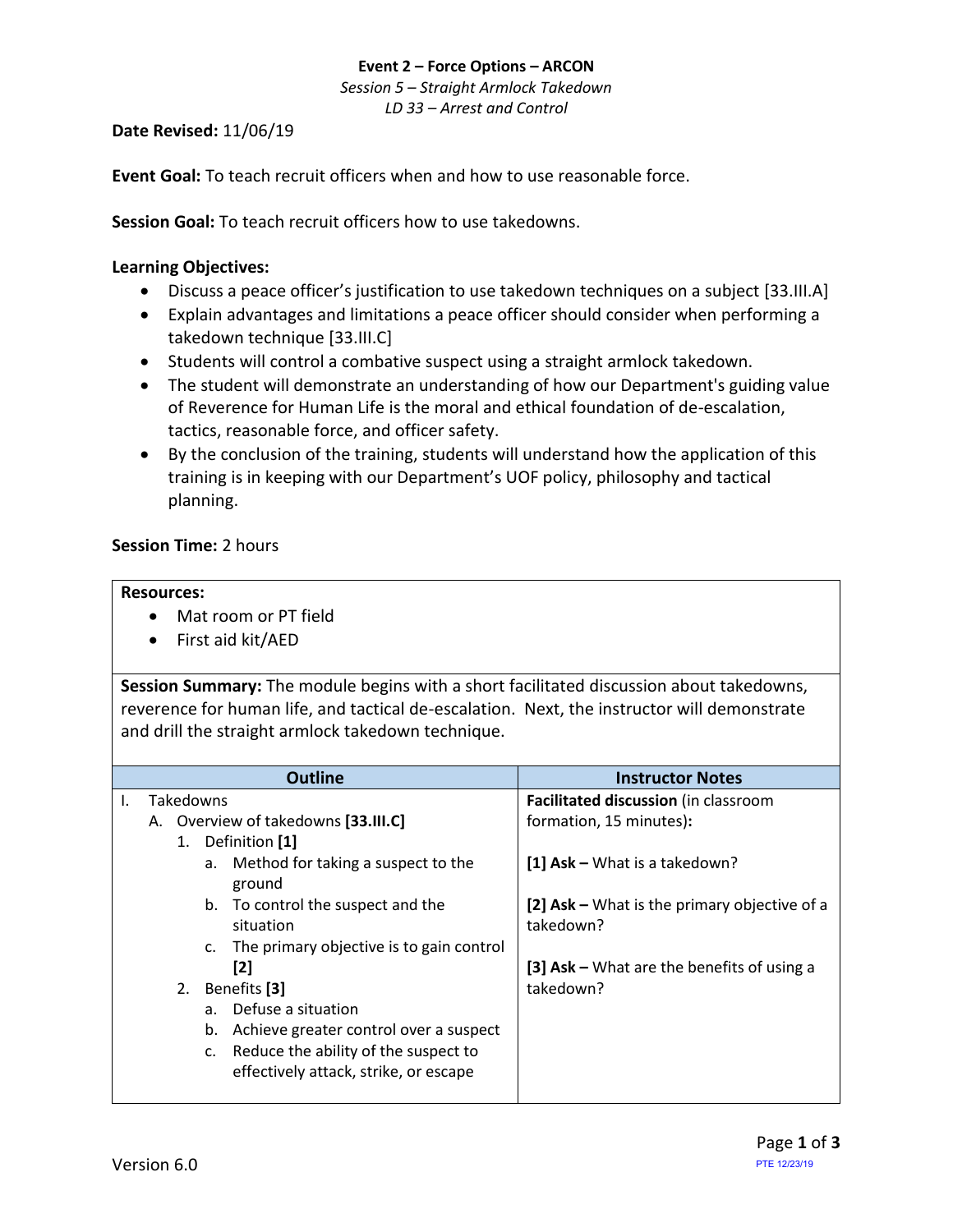# **Event 2 – Force Options – ARCON**

*Session 5 – Straight Armlock Takedown*

| LD 33 – Arrest and Control |  |
|----------------------------|--|
|----------------------------|--|

<span id="page-1-0"></span>

| LD 33 – Arrest and Control                          |                                               |  |
|-----------------------------------------------------|-----------------------------------------------|--|
| 3.<br>Considerations when using a takedown [4]      | [4] Ask - What are some factors you should    |  |
| [33.111.A]                                          | consider when using a takedown?               |  |
| Close proximity of the officer and the<br>а.        |                                               |  |
| suspect [5]                                         | [5] Ask - What are the dangers of using a     |  |
|                                                     |                                               |  |
| b. Officers must be ready to transition to          | takedown?                                     |  |
| ground control techniques to gain                   |                                               |  |
| complete control of the suspect                     |                                               |  |
| The force must be objectively<br>c.                 | [6] Ask - Why is communication important      |  |
| reasonable                                          | when multiple officers work together to       |  |
| d. Communication is important for                   | execute a takedown?                           |  |
| coordinating multiple officers [6]                  |                                               |  |
|                                                     |                                               |  |
| B. Reverence for human life [7]                     | [7] Ask - How can using takedowns             |  |
| 1. Guiding principle in any use of force            | demonstrate a reverence for human life?       |  |
| situation                                           | Give some examples of when it would           |  |
| It is both moral and ethical to place the<br>2.     | be reasonable to use a takedown.              |  |
| highest value on human life                         | Give an example of when it would not          |  |
| Not policy, but a philosophy for how to<br>3.       | be reasonable to use a takedown.              |  |
| approach police work                                |                                               |  |
| Consistent with the department's mission,           |                                               |  |
| 4.                                                  |                                               |  |
| vision, and values                                  |                                               |  |
| 5. Helps build public trust                         |                                               |  |
| Using tactical de-escalation techniques and<br>6.   |                                               |  |
| reasonable force demonstrates this                  |                                               |  |
| principle                                           | [8] Ask - What is the department policy on    |  |
| C. Tactical de-escalation policy [8]                | attempting to de-escalate prior to using      |  |
| Officers shall attempt to control an incident<br>1. | force?                                        |  |
| By using time, distance, communications,<br>2.      |                                               |  |
| and available resources                             |                                               |  |
|                                                     | Warm up and stretch<br>➤                      |  |
| 3. To de-escalate the situation                     | Note: All instructor notes regarding the<br>➤ |  |
| Whenever it is safe and reasonable to do so<br>4.   | number of repetitions may be modified         |  |
| D. Straight armlock takedown [9]                    | by the instructor based on the needs of       |  |
| 1. Used to take a suspect down from the C-          | the students, to achieve proficiency.         |  |
| grip position of advantage                          |                                               |  |
| 2.<br>Key points                                    | [9] Demonstrate and drill - Straight          |  |
| Take a big step forward and to the<br>a.            | <b>Armlock Takedown</b>                       |  |
| outside                                             |                                               |  |
| Keep the suspect's palm pinned to your              | Demonstrate<br>$\bullet$                      |  |
| b.                                                  | Break down key points and common<br>$\bullet$ |  |
| belt buckle                                         | mistakes                                      |  |
| Use the bony portion of your wrist on<br>c.         | Drill step by step<br>$\bullet$               |  |
| the triceps tendon                                  | Start slow, one step at a time                |  |
| Keep your hips in line with or in front of<br>d.    | (6-8 reps per step)                           |  |
| the suspect's head                                  | Combine steps until the<br>$\circ$            |  |
| Use your entire body to drive the<br>e.             | students are fluid in their                   |  |
| suspect down                                        | technique                                     |  |
| f.<br>Pin the suspect's shoulder with your          | Allow students to practice on                 |  |
| inside knee                                         | $\circ$                                       |  |
| Pivot around the arm                                | their own with increasing                     |  |
| g.                                                  | speed (8-10 reps per side)                    |  |